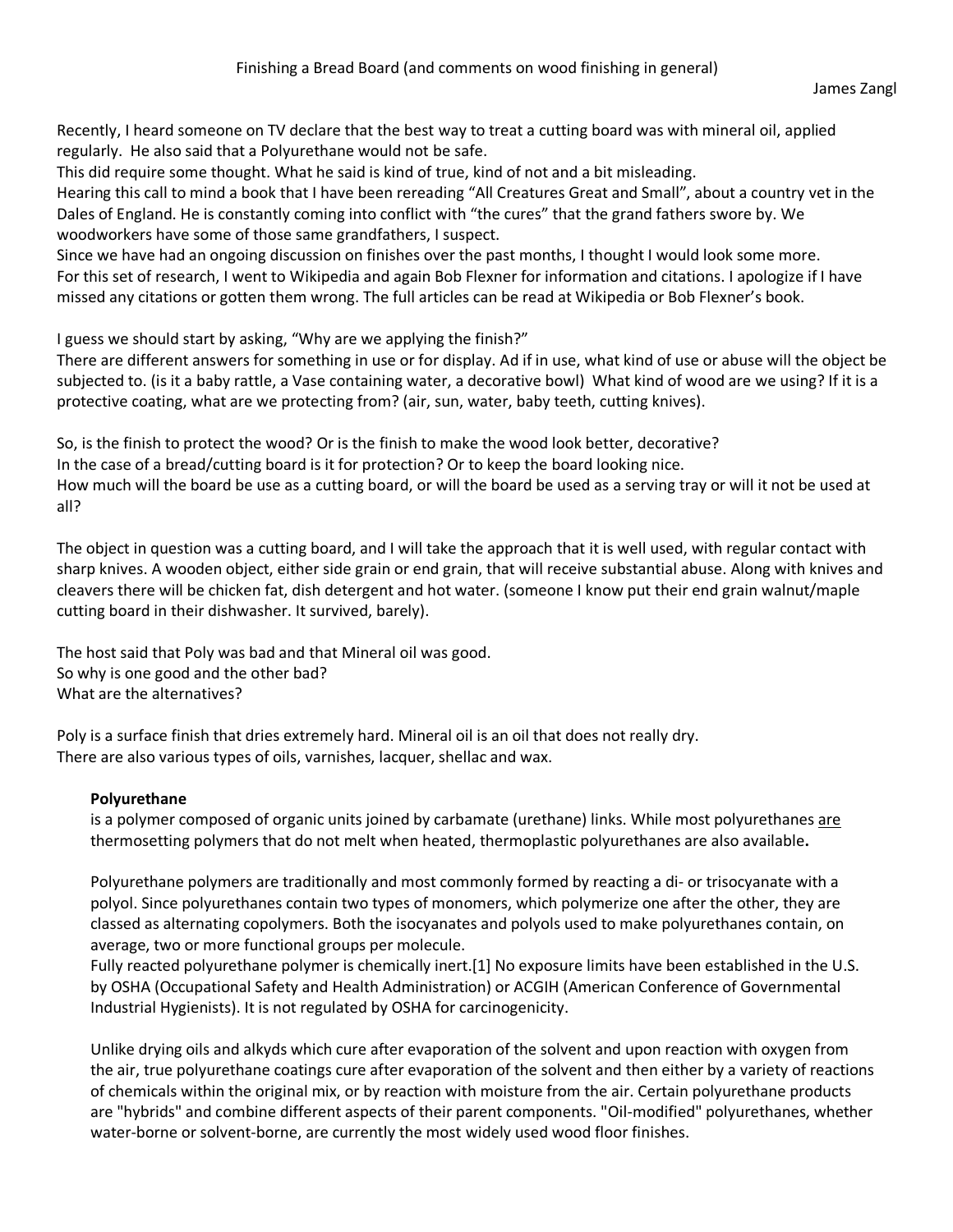Polyurethane (PUR and PU) is a polymer composed of organic units joined by carbamate (urethane) links. While most polyurethanes are thermosetting polymers that do not melt when heated, thermoplastic polyurethanes are also available.

## **From Wikipedia, the free encyclopedia**

Poly is thicker, larger molecules, more surface tension than most oils and so will not sink as deeply into the wood, how deeply, depends on the wood, how it is cut, the grain structure, etc.

(End grain Red Oak, the oil may penetrate from one side of a block thru to the other if the oil is kept fresh. White Oak not so much, as the cells have natural barriers. The reason White Oak is used for liquid barrels and Red Oak only for dry goods.)

On a surface that receives no abuse, or a minimum of physical abuse, poly is a great 'plastic' barrier against most liquids, etc. and other abuse, but a knife will break the skin, the protective barrier between the wood and the rest of the world. Little bits of this plastic coating and wood could end in your salad. Of course an unfinished board, you would get bits of wood. With a plastic cutting board, those same bits of plastic could also be broken free. But the plastic is inert and will cause little harm, even if maybe not terribly appetizing.

More importantly, the break in the barrier allows moisture and germs to get under the 'skin'. Cleaning becomes almost impossible without the use of sandpaper, entirely removing the surface coat and starting over.

I would think that Poly is not a good choice for a cutting board, but not because the Poly is in anyway harmful, in itself.

Mineral oil provides no real protection. Water will bead-up on a coat of oil, but leave the water on long enough and it will sink thru the oil. That is why sailors would pour oil on the water to calm the sea. The host maintained that further coats of oil should be applied to "build" up a layer of protection and fill in the pores. The problem is that mineral oil does not dry. Mineral oil remains a fluid and each coat removes the previous application when you wipe the excess. If you do not wipe it 'dry' you will have a muddy mess. Drying oils have a catalyst, either air or added driers, mineral oil and most vegetable oils do not. Any oil will 'wet the wood", darkening the wood according to wood type and giving the wood that glow that we love to see. What is mineral oil?

#### **Mineral oil**

is any of various colorless, odorless, light mixtures of higher alkanes from a mineral source, particularly a distillate of petroleum[2], as distinct from usually edible vegetable oils.

The name mineral oil by itself is imprecise, having been used for many specific oils over the past few centuries. Other names, similarly imprecise, include white oil, paraffin oil, liquid paraffin (a highly refined medical grade), paraffinum liquidum (Latin), and liquid petroleum. Baby oil is a perfumed mineral oil.

Most often, mineral oil is a liquid by-product of refining crude oil to make gasoline and other petroleum products. This type of mineral oil is a transparent, colorless oil, composed mainly of alkanes[3] and cycloalkanes, related to petroleum jelly. It has a density of around 0.8–0.87 g/cm3.[4]

The World Health Organization classifies untreated or mildly treated mineral oils as group 1 carcinogens to humans; highly refined oils are classified as group 3, meaning that they are not suspected to be carcinogenic, but available information is not sufficient to classify them as harmless.[5]

The UK Food Standards Agency (FSA) carried out a risk assessment on the findings of a survey made in 2011 on risks due to migration of components from printing inks used on carton-board packaging, including mineral oils, into food. The FSA did not identify any specific food safety concerns due to inks.[6]

People can be exposed to mineral oil mist in the workplace by breathing it in, skin contact, or eye contact. In the United States, the Occupational Safety and Health Administration has set the legal limit for mineral oil mist exposure in the workplace as 5 mg/m3 over an 8-hour workday, the National Institute for Occupational Safety and Health has set a recommended exposure limit of 5 mg/m3 over an 8-hour workday, and 10 mg/m3 short-term exposure has been rescinded according to the 2019 Guide to Occupational Exposure Values compiled by the ACGIH. Levels of 2500 mg/m3 and higher are indicated as immediately dangerous to life and health. However, current toxicological data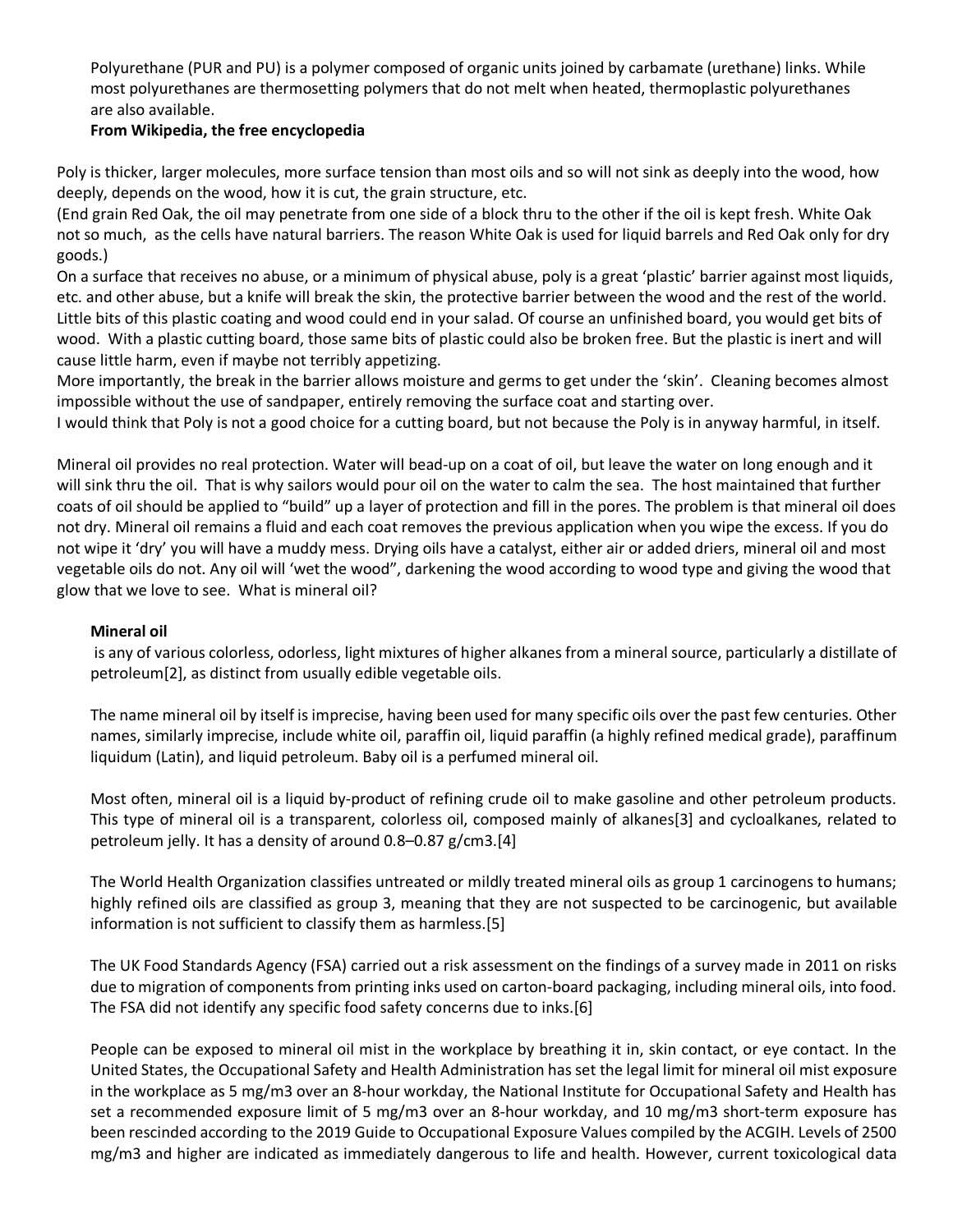does not contain any evidence of irreversible health effects due to short-term exposure at any level; the current value of 2500 mg/m3 is indicated as being arbitrary.[7]

Cosmetics containing mineral oil shouldn't be used for lip care because of their toxicity[8] **From Wikipedia, the free encyclopedia**

What about tung oil, walnut oil or linseed oil or one of the other types of finishes or drying oils? Or food safe varnishes?

The drying oils contain added driers and/ or solvents that cure the finish. These solvents and/or driers once evaporated/ cured leave the finish food safe. ( I have included Bob Flexner's thoughts on food safe finishes at the end of this writing). The full curing process can be lengthy. It is not the oil that is the issue so much as the solvent/ drier.

## **Varnish**

is a clear transparent hard protective finish or film. It is neither a paint nor stain. In its native state it has little or no color, but may be pigmented as desired, and is sold commercially in various shades.

Varnish is primarily used to seal wood finishes where, stained or not, the distinctive tones and grains in the wood are intended to be visible. Varnish finishes are naturally glossy, but satin or semi-gloss sheens are available. The term "varnish" refers to the finished appearance of the product. It is not a term for any single or specific chemical composition or formula. There are many different compositions that achieve a varnish effect when applied. A distinction between spirit-drying (and generally removable) "lacquers" and chemical-cure "varnishes" (generally thermosets containing "drying" oils) is common, but varnish is a broad term historically and the distinction is not strict.

# **Drying oils**

There are many different types of drying oils, including linseed oil, tung oil, and walnut oil. Arguably, drying oils, such as linseed and tung oil, are not true varnishes though often in modern terms they

accomplish the same thing.

Drying oils cure through an exothermic reaction between the polyunsaturated portion of the oil and oxygen from the air. Originally, the term "varnish" referred to finishes that were made entirely of resin dissolved in suitable solvents, either ethanol (alcohol) or turpentine. The advantage to finishes in previous centuries was that resin varnishes had a very rapid cure rate compared to oils; in most cases they are cured practically as soon as the solvent has fully evaporated. By contrast, untreated or "raw" oils may take weeks or months to cure, depending on ambient temperature and other environmental factors. In modern terms, "boiled" or partially polymerized drying oils with added siccatives or dryers (chemical catalysts) have cure times of less than 24 hours. However, certain non-toxic by-products of the curing process are emitted from the oil film even after it is dry to the touch and over a considerable period of time. It has long been a tradition to combine drying oils with resins to obtain favourable features of both substances.

# **Resin**

Many different kinds of resins may be used to create a varnish. Natural resins used for varnish include amber, kauri gum, dammar, copal, rosin (colophony or pine resin), sandarac, balsam, elemi, mastic, and shellac. Varnish may also be created from synthetic resins such as acrylic, alkyd, or polyurethane. A varnish formula might not contain any added resins at all since drying oils can produce a varnish effect by themselves.[9]

# **From Wikipedia, the free encyclopedia**

# **Oil drying agent**

An oil drying agent, also known as siccative, is a coordination compound that accelerates (catalyzes) the hardening of drying oils, often as they are used in oil-based paints. This so-called "drying" (actually a chemical reaction that produces an organic plastic) occurs through free-radical chemical crosslinking of the oils. The catalysts promote this free-radical autoxidation of the oils with air.

Typical oil drying agents are derived from ions of cobalt, manganese, and iron, prepared as "salts" of lipophilic carboxylic acids such as naphthenic acids, in order to give them a soap-like chemical formula and make them oilsoluble. [10]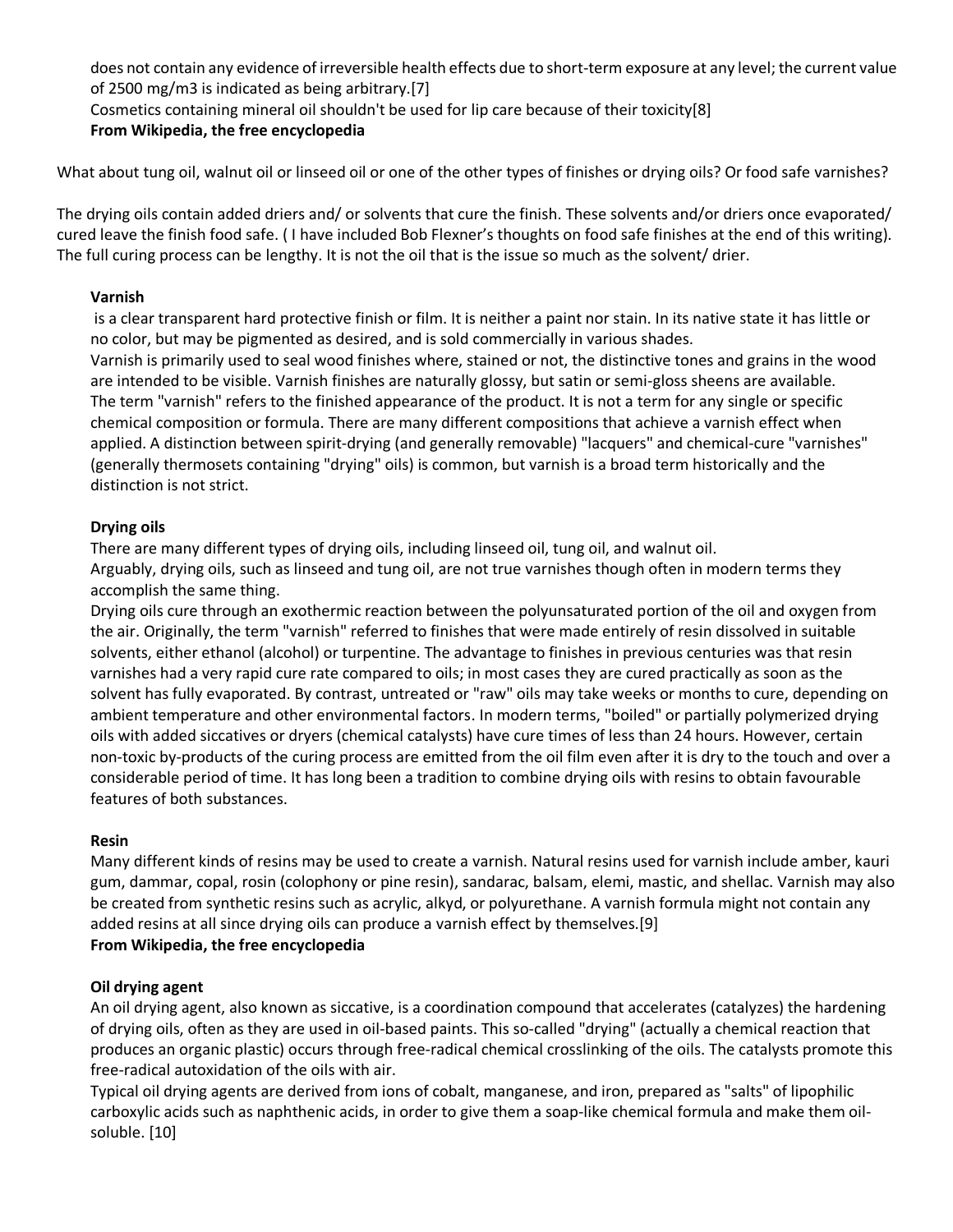## **Varieties of drying agents**

In technical literature, oil drying agents, such as naphthenates, are described as salts, but they are probably also non-ionic coordination complexes with structures similar to basic zinc acetate. These catalysts were traditionally hydrocarbon carboxylate chelates of lead, but due to lead's toxicity, cobalt and other elements, such as zirconium, zinc, calcium, and iron, have replaced the lead in more popular products. Most driers are colorless but cobalt driers are a deep blue purple color and iron driers are reddish orange. These colored driers are therefore compatible only with certain darker pigmented paints where their color will be unseen.

#### **Japan drier**

is a common lay term and generic product name for any oil drying agent that can be mixed with drying oils such as boiled linseed oil and alkyd resin paints to speed up "drying". The name refers to "japanning", a term for the use of drying oils as an imitation or substitution for urushiol based Japanese lacquer.

Separate drying additives for paints became necessary as zinc oxide-based paints were developed as an alternative to the lead oxide paints ("white lead") that had been previously used. Zinc oxide paints were developed in parallel with the introduction of "oil soluble driers" or "terebines" around 1885. These were lead and manganese soaps of linseed fatty acids or resin, also termed lineolates or resinates. Terebines had poor shelf life in mixed paints, as they auto-oxidised and lost their effectiveness. As a result, early factory-mixed paints, unless fresh, were a poor substitute for fresh paint mixed by a painter on site from raw ingredients. This situation lasted until the late 1940s; by then further drier developments had superseded the terebines. In 1925, stable napthenate driers were developed in Germany and commercialized in the US in the early 1930s, in parallel with the development of durable and fast-drying alkyd resin enamels. In the 1950s, metallo-organics based on synthetic acids were introduced as driers. [11]

## **From Wikipedia, the free encyclopedia**

Lacquer is a film, surface finish, minimal penetration because it dries and hardens very fast. But it is a surface almost impervious to most liquids. It is a beautiful hard finish that can be polished to a high gloss. That is until the first knife crosses it. It is a finish best used for a display piece.

This would be terrible for a bread/cutting board that was put to regular use.

#### **Lacquer**

The term lacquer is used for a number of hard and potentially shiny finishes applied to materials such as wood or metal. These fall into a number of very different groups.

The term lacquer originates from the Sanskrit word lākshā (ला#ा) representing the number 100,000, which was used for both the lac insect (because of their enormous number) and the scarlet resinous secretion, rich in shellac, that it produces that was used as wood finish in ancient India and neighbouring areas.[12]

Asian lacquerware, which may be called "true lacquer", are objects coated with the treated, dyed and dried sap of Toxicodendron vernicifluum or related trees, applied in several coats to a base that is usually wood. This dries to a very hard and smooth surface layer which is durable, waterproof, and attractive in feel and look. Asian lacquer is sometimes painted with pictures, inlaid with shell and other materials, or carved, as well as dusted with gold and given other further decorative treatments.

In modern techniques, lacquer means a range of clear or pigmented coatings that dry by solvent evaporation to produce a hard, durable finish. The finish can be of any sheen level from ultra matte to high gloss, and it can be further polished as required. Lacquer finishes are usually harder and more brittle than oil-based or latex paints, and are typically used on hard and smooth surfaces.

In terms of modern finishing products, lac-based finishes are likely to be referred to as shellac, while lacquer refers to synthetic polymers such as nitrocellulose, cellulose acetate butyrate ("CAB"), or acrylic resin dissolved in lacquer thinner, a mixture of solvents such as ketones (acetone, MEK), esters (butyl acetate, methoxypropyl acetate), aromatic hydrocarbons (toluene, xylene), ethers (cellosolve), and alcohols.[13][14]

#### Synthetic lacquer is more durable than shellac.

**From Wikipedia, the free encyclopedia**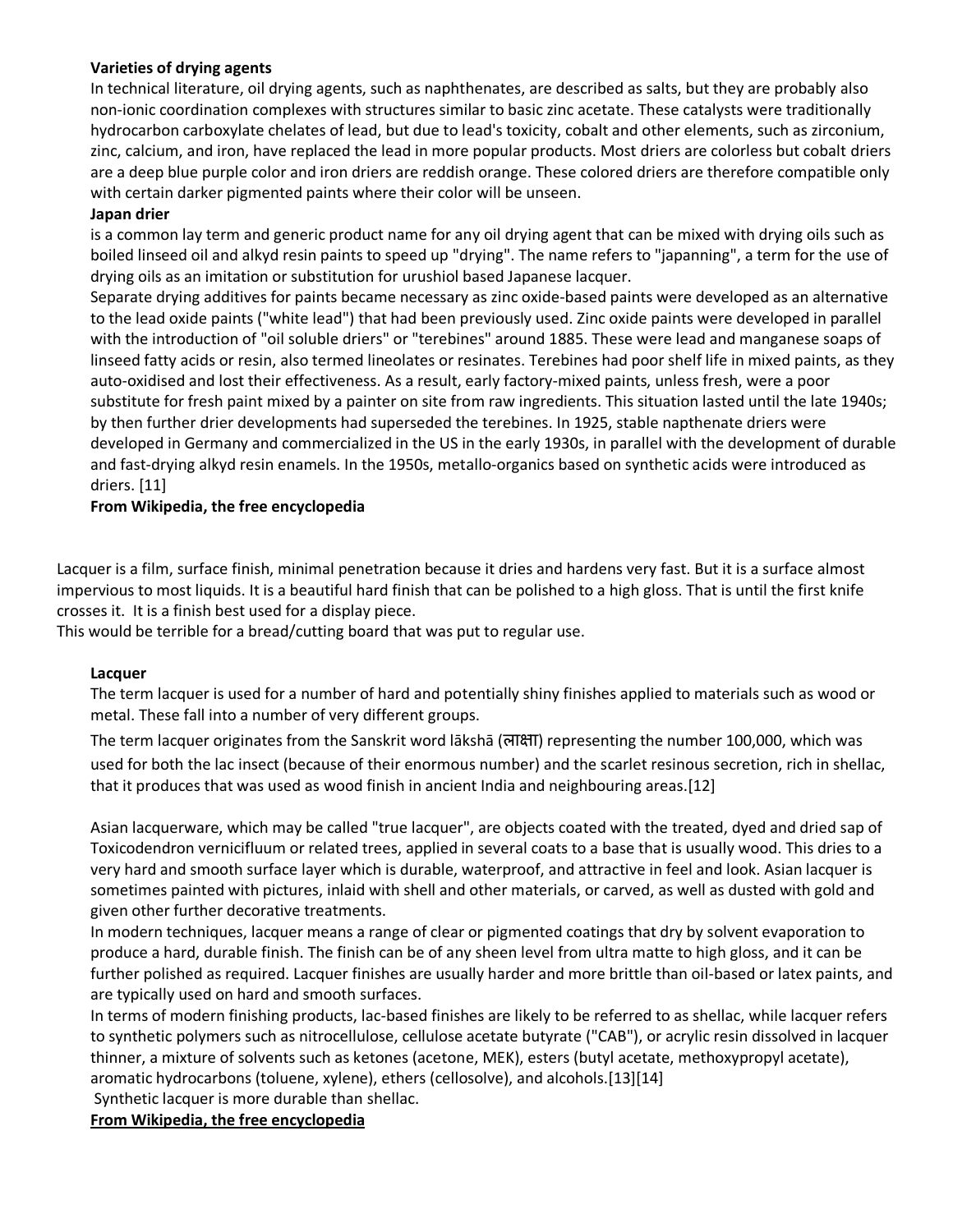Shellac is food safe, is suspended in an alcohol solvent (sort of safe) that dissolves and leaves a hard film. Shellac is used to coat some candies, so it is apparently food safe. Shellac is water resistant, but not alcohol resistant. A knife will score and cut through the film. Once the surface is broken bacteria can/will get to the wood.

#### **Shellac**

Shellac (/ʃəˈlæk/)[15] is a resin secreted by the female lac bug on trees in the forests of India and Thailand. It is processed and sold as dry flakes and dissolved in alcohol to make liquid shellac, which is used as a brush-on colorant, food glaze and wood finish. Shellac functions as a tough natural primer, sanding sealant, tannin-blocker, odour-blocker, stain, and high-gloss varnish. Shellac was once used in electrical applications as it possesses good insulation qualities and it seals out moisture. Phonograph and 78 rpm gramophone records were made of it until they were replaced by vinyl long-playing records from the 1950s onwards.

From the time it replaced oil and wax finishes in the 19th century, shellac was one of the dominant wood finishes in the western world until it was largely replaced by nitrocellulose lacquer in the 1920s and 1930s

Shellac is a natural bioadhesive polymer and is chemically similar to synthetic polymers.[16] **From Wikipedia, the free encyclopedia**

What is left for the utilitarian implement? Wax the wood or leave the wood bare.

Wax will show off the wood and give it a polished look. Great for a display piece. But wax will oxidize and needs to be replenished. And again, you do not build up layers of wax unless there is a chemical hardner in the wax. Each tine you wax an object, the 'wet wax softens and removes the old wax. You are left with one layer of newly applied wax. Wax provides little or no protection from anything and really should be reapplied after every washing.

Several studies have shown that wood, especially the Maples and Oak have antibacterial properties, to a degree that a wooden board is safer to use than a plastic board.

From The Richard Raffan web site, Richard's view on bowl finishing

Many of these bowls are turned from green, that is unseasoned, wood. Such wood is selected because it will distort; how it distorts depends on how the grain is aligned within the bowl. A bowl turned from seasoned wood will remain round and distort only slightly with seasonal or geographical changes in humidity.

Most of my bowls are made to be used and will look and feel better for it. I use an oil and beeswax finish that provides a good base for a variety of patinas. If any wood salad bowl, plate, platter or chopping board is in daily use, you can hand-wash it in hot water and detergent and set it on a drainer to dry. I've included several photos of bowls and plates (SEE https://www.richardraffan.com/node/102) that have been used for years.

If you prefer a shiny, more antique, patina you need to polish the wood regularly with a wax polish. The old rule of thumb is every day for a week, then once a month. After a few months your wood glows like a cherished antique. A patina like this cannot be applied from a bottle: it is the result of on-going care. Regularly polishing will enhance any surface.

A word on Food Safe finishes from Bob Flexner

# **The Folly of Food-Safe Finishes**

Despite what you've read elsewhere, almost every wood finish should be considered food-safe.

By **Bob Flexner**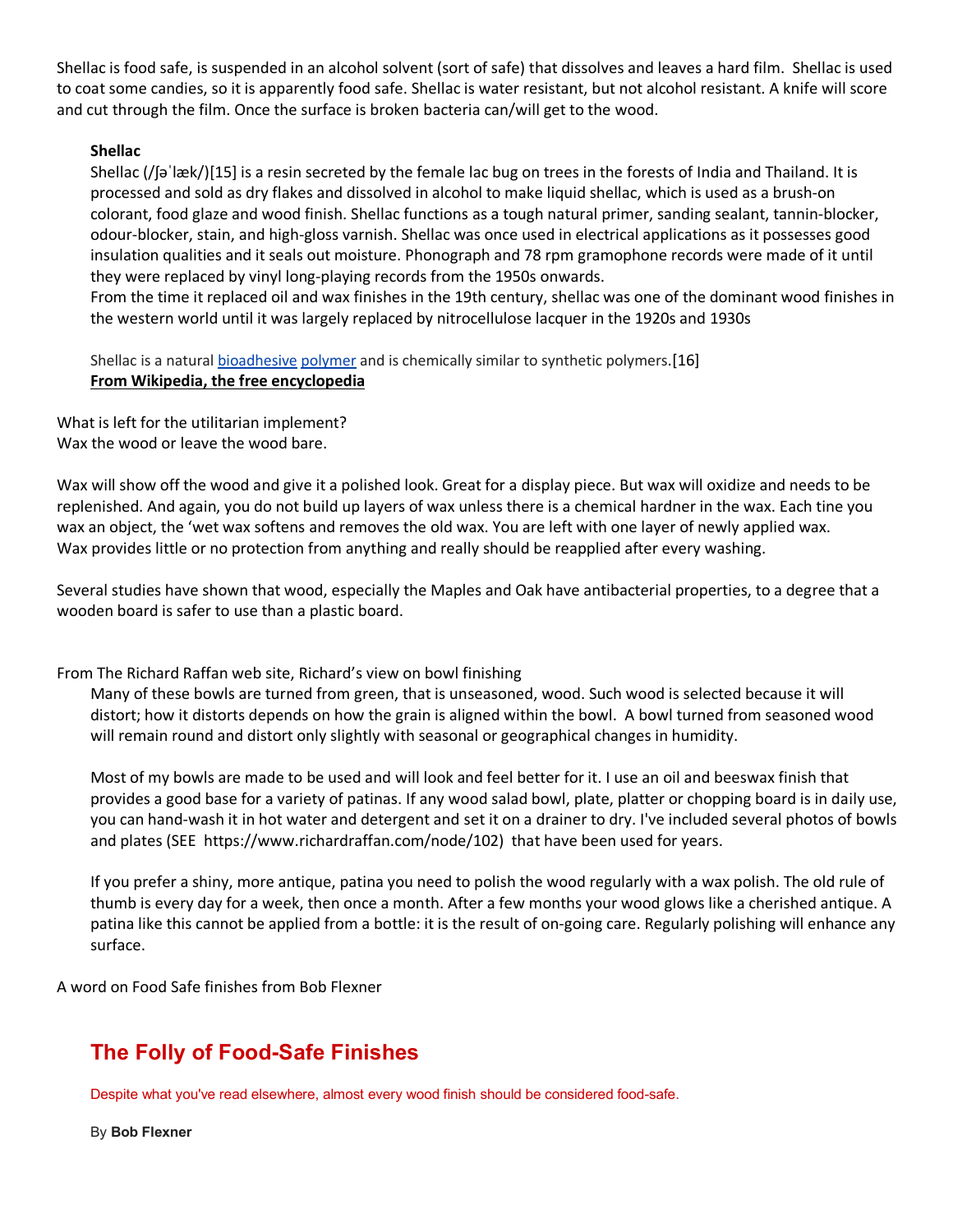…all modern finishes are food-safe once fully cured, a conclusion supported by two recognized experts on finishing, and the United States Department of Agriculture. Note that the USDA does express a residual concern about finishes that chip

It's a shame, but many woodworkers worry about which finish to use on objects that will come into contact with food or children's mouths. The reason for the worry is that woodworkers have been conditioned by several decades of articles in woodworking magazines to believe that ordinary finishes like boiled linseed oil, alkyd varnish and polyurethane varnish may leach poisonous ingredients like metallic driers. And other finishes, like lacquer, catalyzed (two-part) finishes, shellac and water-based finishes, may leach poisonous solvent.

The idea that some finishes are harmful is reinforced by a few manufacturers who label their finishes food- or salad-bowl safe, which implies that other finishes are not.

#### **The Issue of Metallic Driers**

Metallic driers are added to oil and varnish finishes to speed curing. Without driers, these finishes take many days or weeks to cure.

Lead driers were once commonly used in oil and varnish finishes, but in the 1970s it was learned that lead is highly toxic, especially to children. The problem was associated with the relatively large amount of lead contained in pigment and not with the tiny amount contained in clear finishes. Nevertheless, to be safe, lead was removed from all commonly available paints and finishes, including oils and varnishes. (Lead is still used in some specialty art and marine finishes, and labels are required to disclose its inclusion.)

Other metallic driers, including salts of cobalt, manganese, zirconium and zinc, continue to be used in all varnishes and curing-oil finishes except raw linseed oil and pure tung oil. Without these driers, these finishes cure extremely slowly.

There is no indication that these driers cause health problems. A very small amount is used, and it is well encased in the cured finish film so that if any is ingested, it passes through the body without causing harm.

#### **Other Finishes**

All other common wood finishes also are safe for food and child contact. In fact, commercially made wooden bowls, baby beds and children's toys are usually coated with one of these finishes.

The solvents, which cause some people to worry, evaporate out completely enough so they aren't a problem. And catalysts, which can be toxic in their liquid state, become so fully reacted with the finish that there is no evidence of a problem.

#### **Conclusion**

The issue of food safeness in finishes is a classic case of the concept "validation by repetition." Consistent, long-term repetition in woodworking magazines of a food-safeness issue, despite the complete lack of supporting evidence, has led to a widely held belief in the woodworking community that food safeness is an issue.

It shouldn't be. No other segment of society treats it as such. A more reasonable approach is as follows.

You can't be absolutely sure about the food safeness of any finish you put on wood. There could even be problems with mineral oil and walnut oil that we just don't know of yet. There could also be problems with raw linseed oil, pure tung oil, wax, shellac and salad bowl finish, because we don't know where these substances have been or what they might have come in contact with. None has met the regulations laid out by the FDA.

But, based on FDA regulations, the way finishes are made, the complete lack of any evidence to the contrary, and the countless other untested objects food and children come in contact with, there's no reasonable argument for avoiding the use of any finish.

Bob Flexner is a contributing editor to *Popular Woodworking* and the author of the book, **Understanding Wood Finishes**, (Rodale Press) which is a must-read book for any woodworker who wants to understand finishing. Bob's column appears in every issue of *Popular Woodworking*.

© Popular Woodworking • F+W Publications Inc.